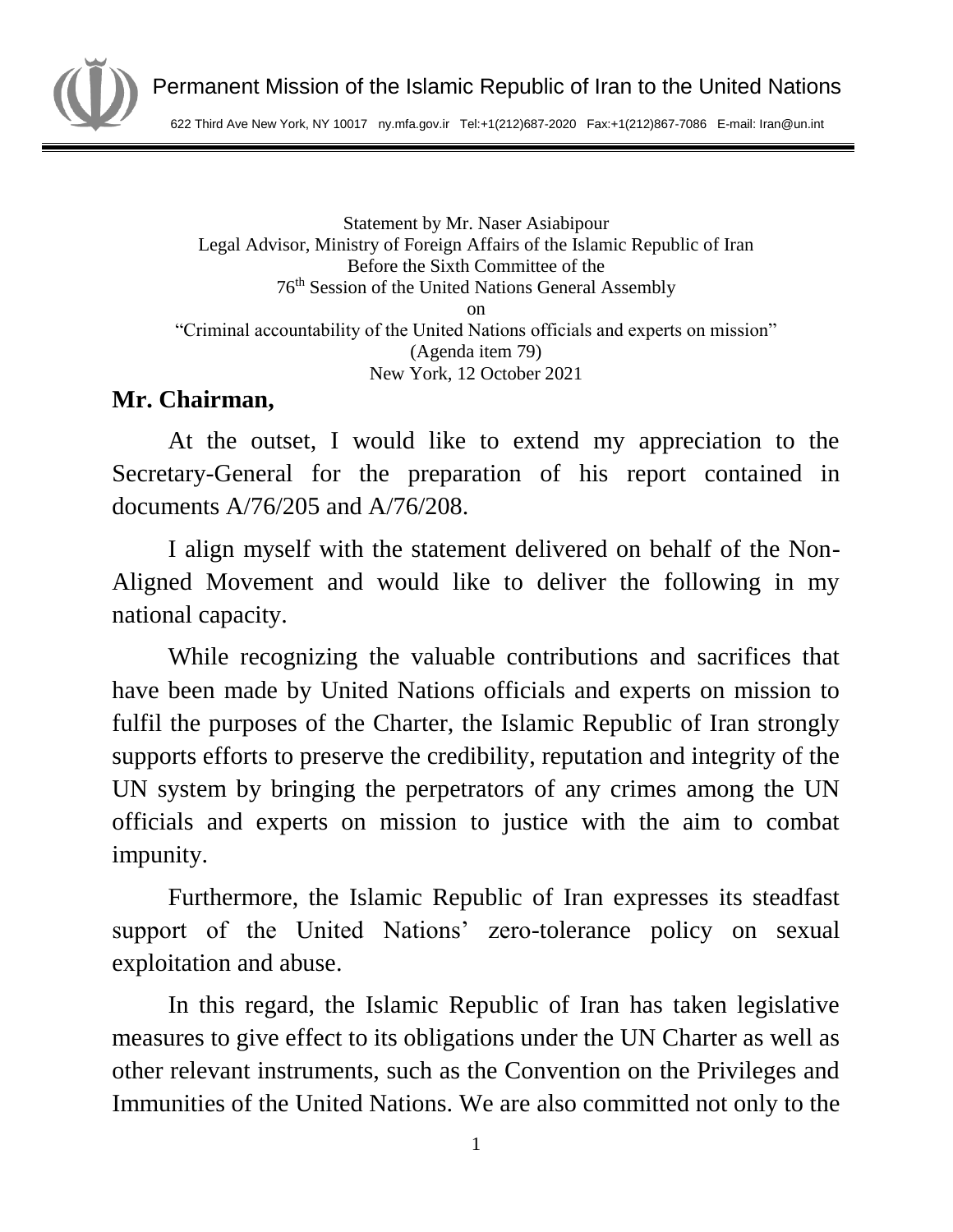

preparation of a tranquil environment for the work of UN officials in Iran but also to bringing to justice those who violate laws against them. Vice versa, my Government expects UN officials and experts on mission in the Islamic Republic of Iran to fully adhere to the rules and regulations of the Country.

My delegation is of the view that Member States should take a multifaceted and comprehensive approach in upholding the accountability of the perpetrators of wrongful acts or crimes among UN officials or experts on mission combined with preventive as well as punitive measures.

Pre-deployment and in-mission induction training, vetting and awareness-raising as well as supervision by the United Nations and contributing States are all effective tools in crime prevention.

The state of nationality is the appropriate forum for prosecution of alleged crimes. As has been emphasized by resolution A/75/132, it is incumbent upon the Member States to close jurisdictional gaps as well as predict necessary legal bases for mutual legal assistance and extradition for the conduct of criminal proceedings.

While there exists no dispute among States concerning the need to ensure accountability for UN officials and experts on mission who have committed criminal offences, however, there exists no consensus on the future of work. Meanwhile, there is a need to ensure coherence and coordination among policies for an effective response to the existing deficiencies in order to achieve accountability and eliminate impunity. Therefore, it is necessary that the United Nations establish a systematic, coherent and coordinated Platform with the participation of the United Nations, Host Countries and the contributor countries to ensure the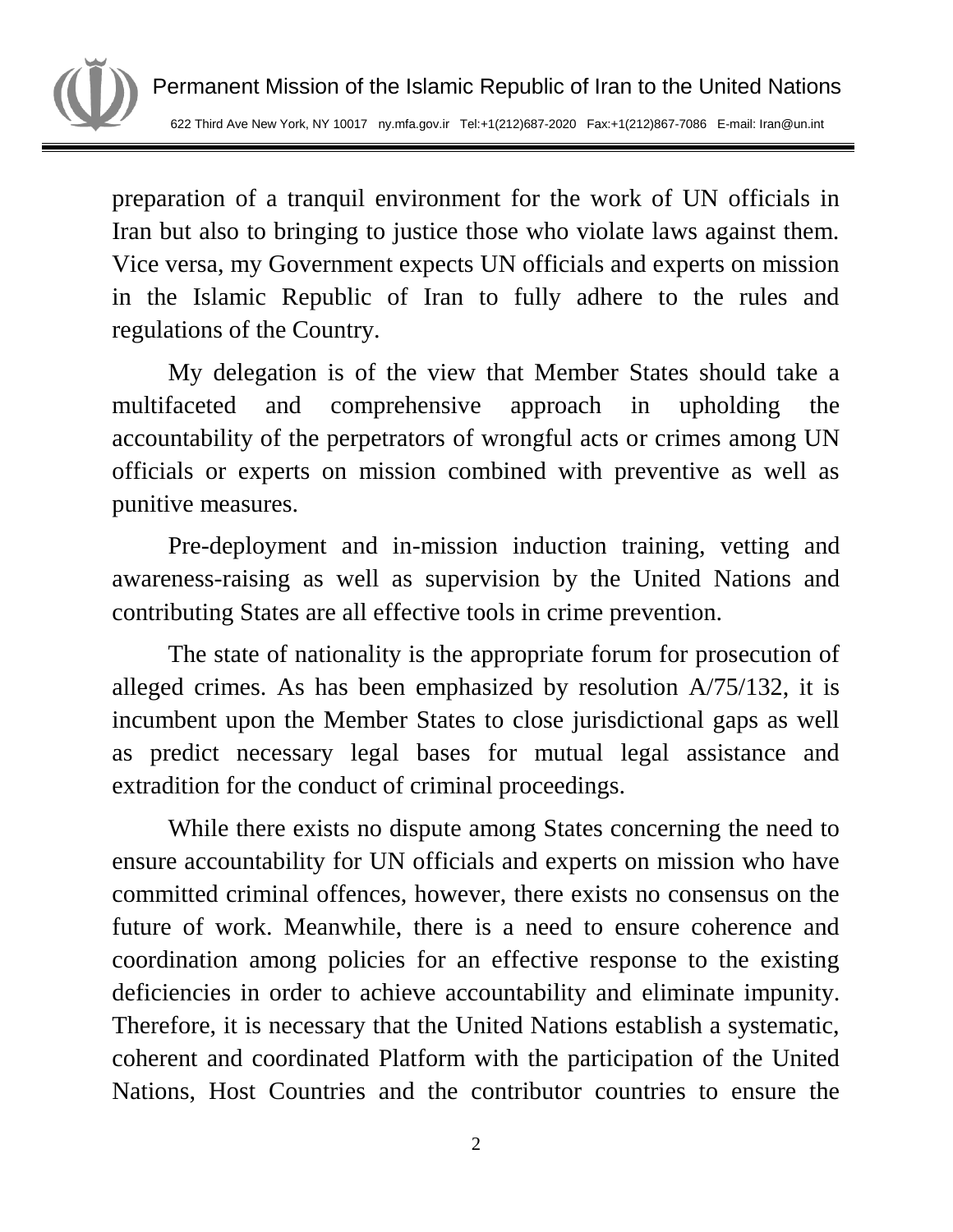

Permanent Mission of the Islamic Republic of Iran to the United Nations 622 Third Ave New York, NY 10017 ny.mfa.gov.ir Tel:+1(212)687-2020 Fax:+1(212)867-7086 E-mail: Iran@un.int

timely and smooth referral of cases, provide as well as exchange evidence and information for use in criminal proceedings and safeguard States' reporting to the Platform regarding the steps to be taken and follow-up thereafter. In this regard, the UN and its Member States must combine efforts to ensure that the "principle of prohibition of double trial and punishment" (Non bis in idem) while conducting disciplinary measures by the UN and criminal proceedings by state of nationality are strictly observed.

Victims must be afforded proper protection, support and access to justice as well as receive proper reparation. Therefore, Member States also should provide legal bases to meet the aforementioned obligations.

## **Mr. Chairman,**

Consistent with the relevant provisions of the consecutive resolutions under this agenda item finalized within resolution A/75/132, the Penal Code as well as the Law of Criminal Procedure of the Islamic Republic of Iran provide legal bases necessary for an effective prosecution of crimes committed by Iranian nationals wherever they have committed such crimes, including those serving as UN officials or experts on mission. Our criminal system is committed to ensuring that Iranian nationals are not able to escape from justice under the pretext of immunity for crimes they have committed.

The Islamic Republic of Iran asserts extraterritorial jurisdiction over crimes committed abroad by its nationals based on the principle of nationality, if that offence has been recognized by Iranian Penal Code. In addition, criminal judicial assistance as well as extradition are permitted by our criminal law based on both bilateral and multilateral treaties as well as the principle of reciprocity in the absence of such agreements on